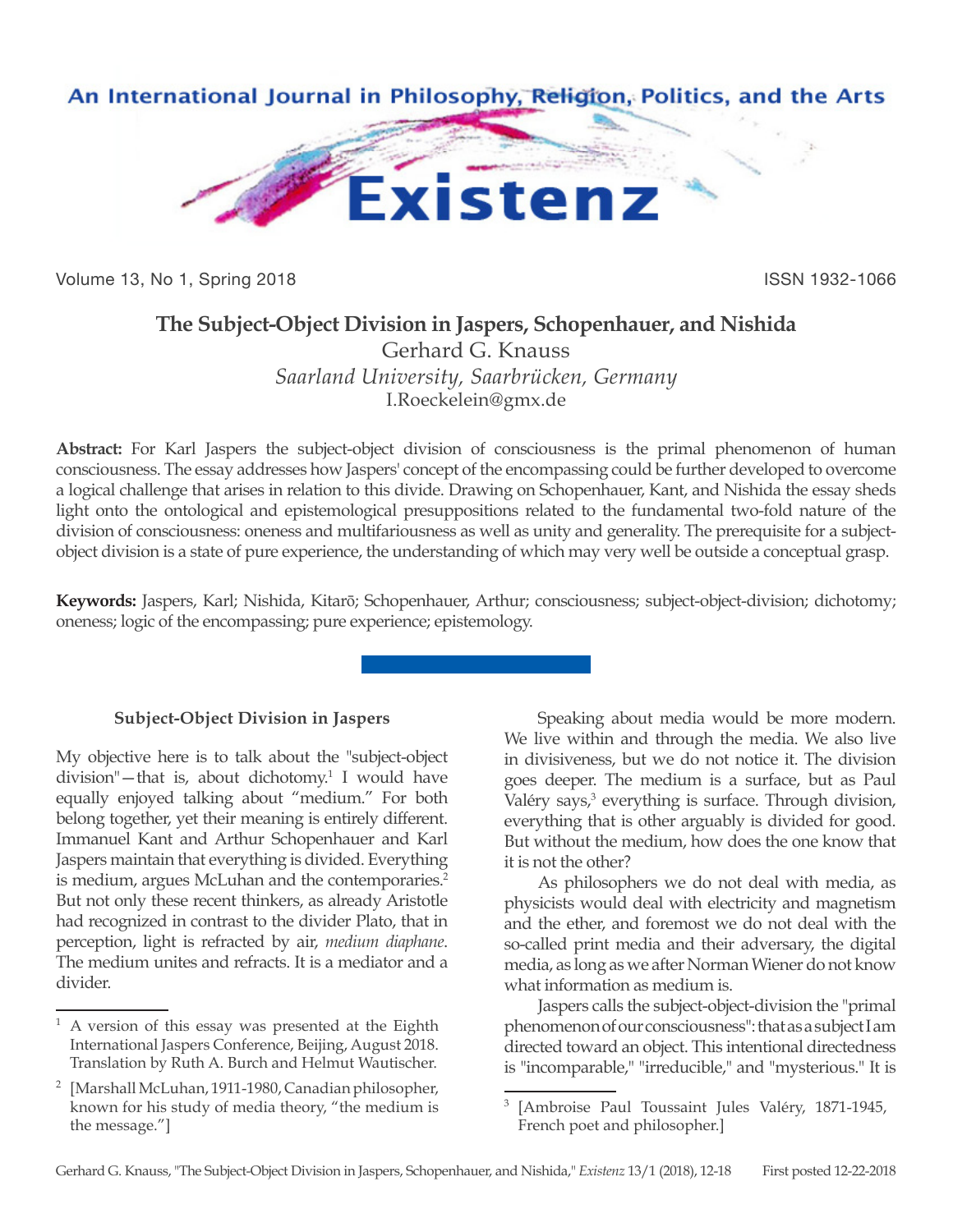"quotidian," and yet "nothing can elucidate it." In itself, it is identical with "becoming lucid in the world."4

Jaspers addresses this position in his *Philosophie*, 5 in his *Von der Wahrheit*, and in his other writings without deviating from it. The relevance for Jaspers of the thought concerning a primary division can never be overrated. All the more astonishing is that this valuation was not identified and has not become a subject for research. At least I am not aware of any work that addresses it. The importance of the thought concerning the subject-object-division can be discerned by virtue of the fact that it serves as the basic operation (*Grundoperation*) that contains the entire epistemology of Jaspers. This seeming triviality of a basic operation is perhaps the reason for the reticence of authors to engage with it.

Jaspers himself considers this phenomenon of the division to be so fundamental and indubitable, that whenever he addressed this topic he never considered it necessary to revise this thought. It appears to have been unthinkable to him that it is possible to doubt it; however, as we will see shortly, other thinkers of the same period of time, such as for example the Japanese scholar Kitarō Nishida, thought about the subject-object division in quite a different way.

It is unknown wherefrom Jaspers has taken his theory of the subject-object-division. As always and also here, he does not give any references regarding his sources. One tends to assume that he owes this thought, as so much else, to Kant. But the phrasing "division of consciousness" that is not being used by Kant in this way, points rather to Schopenhauer, who does speak in such bold terms. Jaspers puts into quotation marks Schopenhauer's phrase, "no subject without object, no object without subject" (*W* 232).

I have asked people to describe their experience when they replicate what I demonstrate to them as a philosophical division.

What is opaque and is barely conscious in a state without differentiation, and what prior to language is barely apparent, and only linguistically designates itself as subject and object, emerges and becomes lucid. By way of repetition the occurrence becomes more distinct, but without language there is no division and there is the danger that by talking about it the initial experience becomes a cliché. The words "subject"—"object" are divided, consciousness is not divided. There is no split, no division. There is nothing philosophical about it, only psychology. As a philosopher, I become incredulous. Only when I insist on it, I notice that I am "I" and that indeed, a non-I is opposed to me, and finally that all material being of this kind that I encounter is non-I, while I continue to uphold that I am "I." Finally I take Schopenhauer off the shelf and find the following: "No subject without object, no object without subject" and in Jaspers' *Von der Wahrheit*, I read that we are inside the subject-object division "and not on the one side of this division" (*W* 232).

One would expect that with his new philosophy of the encompassing, Jaspers would address the ancient classical problems. Therefore one would expect that the encompassing will present as highest instance the division as the deepest level and that, due to the irreversibility of the division, the divided cannot return again to its original oneness, nevertheless can be sublated in it.

However, this is not so. To begin with we get to know that the fundamental division of consciousness is not the only one, but rather there are additionally two further divisions: the one between oneness and multifariousness and the one between unity and generality. By way of this expansion of the concept of division Jaspers takes away from the subject-objectdivision its initially claimed unique character and he puts the object division—that is, the division leading to concreteness—on the same level with the albeit subordinated differentiation of oneness and multitude and of conceptual unity and conceptual generality.

Oneness and multitude are differentiations; they are not divisions that are preceded by a state of non-division. Singularity and generality are characterizations of concepts. All material being is subject to the division into subject and object, albeit not into singularity and generality, and not into oneness and multitude.

Furthermore: With the simple scheme of division and encompassing in front of us, we would expect that the encompassing encompasses the divide. The old problem of division that goes back to Kant's fundamental differentiation between thing-in-itself and apperception, and of course even further back to Platonism, would thus be solved with such a new

<sup>4</sup> Karl Jaspers, *Von der Wahrheit*, Munich, GER: R. Piper & Co publishers 1947, p. 231. Translation of quotes by Ruth A. Burch and Helmut Wautischer [Henceforth cited as *W*]

<sup>5</sup> Karl Jaspers, *Philosophie: Volume 1 Philosophische Weltorientierung*, Berlin, GER: Julius Springer Verlag, 1932. [Henceforth cited as *P1*]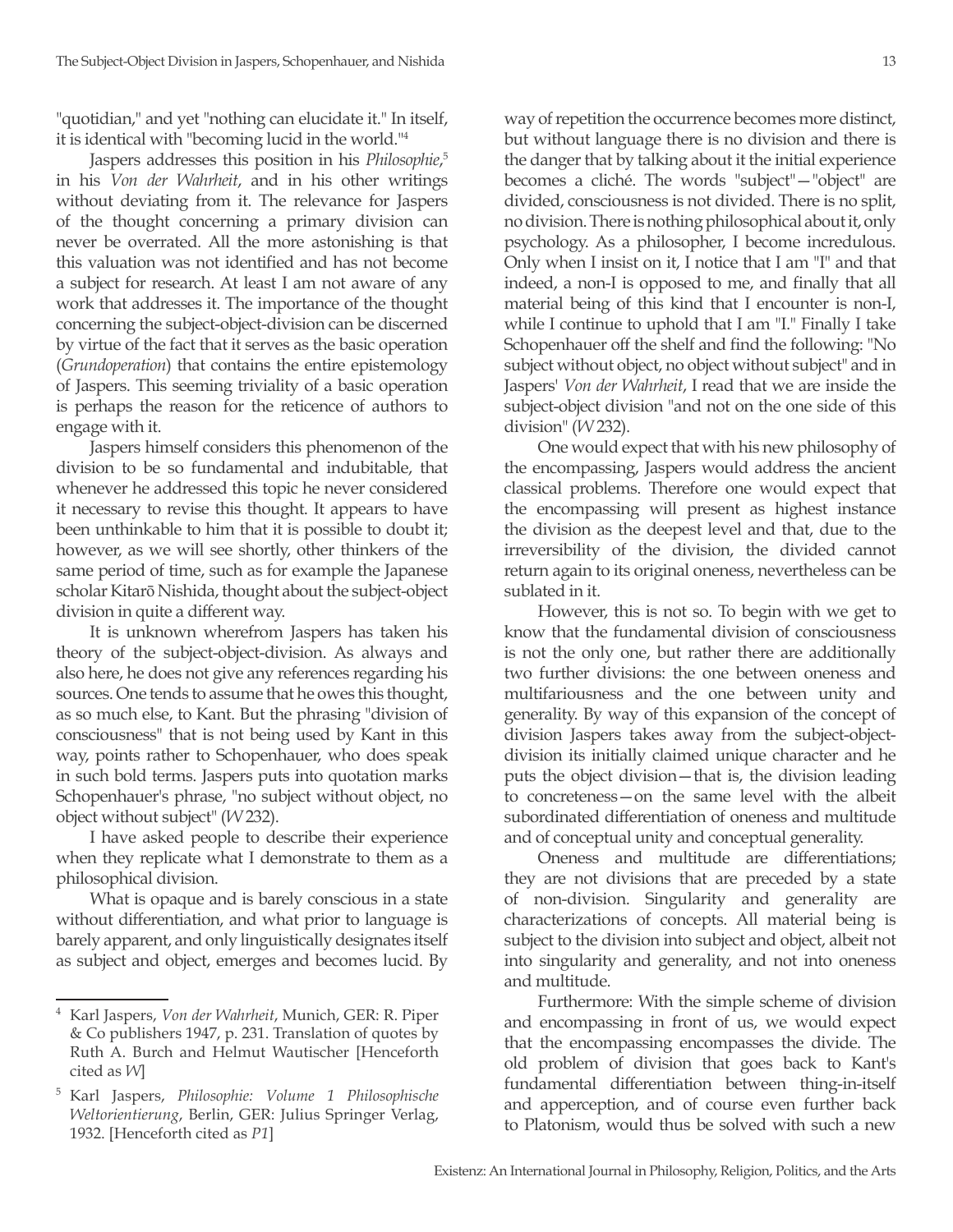philosophy of the encompassing. Instead, we get to hear: the encompassing that encompasses subject and object, and with it also encompasses itself tautologically, forbids itself all logical inquiry. "It remains the secret of this encompassing" (*W* 234), he says. A justification and an understanding are not possible; this is to say they are only possible in a tautological manner (*W* 234). However, instead of leaving this problem in a "dark abyss" (*W* 233), Jaspers declares "consciousness as such" to be the central instance; he states this even in a section heading, namely "Consciousness as such in its basic divisions" (*W* 231).

Here it is not being said that consciousness will be divided, rather he states several times, "consciousness as such" is divided. The concept "consciousness as such," that he adopted from Kant, is one of the modes of the encompassing. This teaching of the seven modes of the encompassing has severe consequences. Jaspers valued it highly, and I know from personal conversations with him that he expected new possibilities for philosophical speculation to come from their conceptualization. The thought becomes unbearable when the concept of existence is seen as one of the seven modes. How can existence, the most singular of all being, be encompassing! It does not encompass, not even itself!

The same holds true, of course, also for the six other modes, albeit not in the same clarity. Regarding the question as to what it is that is divided, Jaspers hence says now that it is not consciousness, but that it is rather consciousness as such. Yet, since consciousness as such is one of the seven modes of the encompassing, by virtue of this the encompassing is also divided. As a Jaspersian one cannot allow this. It is correct to say: The encompassing encompasses what is divided, but the encompassing does not get divided, also not as consciousness as such!

Through positing the seven modes of the encompassing, Japers fell back into polygarchy: An encompassing that is divided into seven modes and additionally is divided threefold as "consciousness as such." Yet nothing is encompassing other than solely the encompassing, and all gets divided, only the encompassing does not!

Jaspers prompts us repeatedly, not to retract from the problem of the subject-object division or to circumvent it, but rather to engage with this struggle. He rejects the giving up of the division and a flight into a *unio mystica* (*W* 245-6), he speaks of a course of reconciliation and ultimately of the "breakdown of all divisions by means of paradox" (*W* 251), whatever that might mean.

The division spurs toward overcoming, in order to reach beyond itself. But behind the encompassed is only what is being encompassed, and again an encompassing or nothingness. As he finds the nothing nevertheless to be too oriental, despite all admiration of it—think of his admiring distancing from Nagarjuna in his *Great Thinkers*—all that would be left is reflective repetition. After all, this repetition is nevertheless more than merely nothing. There are passages where he ventures to go near the nothing. In *Von der Wahrheit* he says: "The undivided is for our thinking practically nothing" (*W* 234). But the encompassing of the encompassing, the encompassing quality of what is being encompassed, that would be more than nothing, it would be reflection.

Albeit there are a handful of passages in his work where he speaks about reflection, about self-reflection: he speaks about the reflectivity of the contemplator, about the I-presentation of the representing I. But in Jaspers the reflection does never go any further than the next level. As if he were afraid of advancing any further, afraid of that to which he downright urges us. And where he draws on Kant, by reassuring himself concerning his reflection with reference to his master and by quoting him, this then is where Kant says that the representing I is indeed also solely an appearing I, it is not a thing in itself, and an appearing I is not capable of reflecting. And where Kant discontinues his questioning of the conditions regarding the possibility of transcendental knowledge, also Kant himself is stuck at the first level of reflection.

He does not ask about the conditions for the conditions of knowledge. Gottlieb Fichte was one of the many contemporaries who, with their infinite reflecting activity, went beyond it and advanced it further.

Jaspers has not considered, barely considered, reflection as being the actual quality to advance the subject-object-division, he has not viewed the turn from the object-contemplating to the subject-contemplating analyzing sciences, and with it the turn from interest in the object to interest in the subject. From this turn, all reflective sciences came about with which we are mostly dealing today.

In its anxious restraint, contemplation by Jaspers reaches only the level of traditional psychology, not even the psychology of psychology. It reaches the level of reflection of contemplating history, not even the history of historiography, that is practiced by the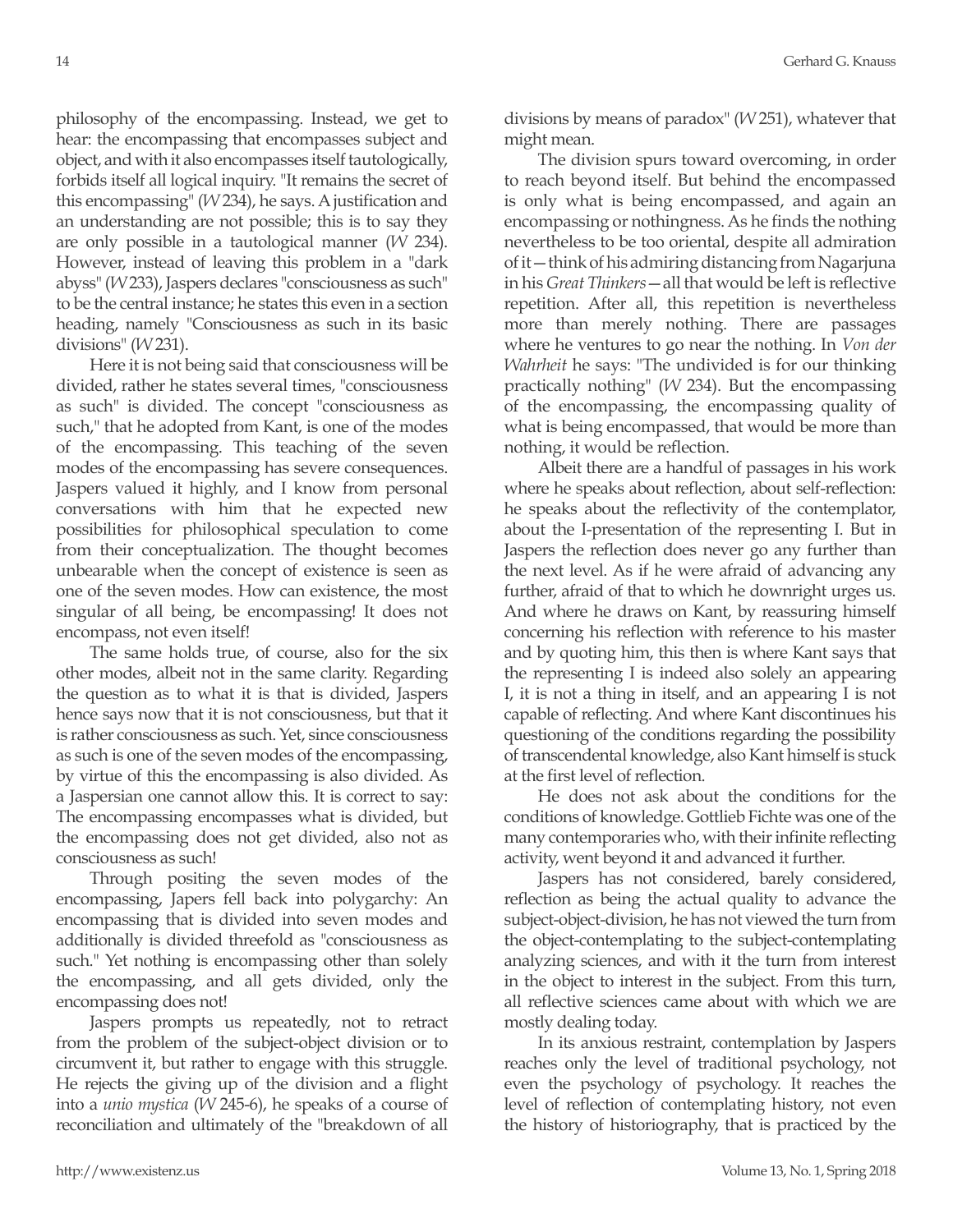interesting historiographs of today who have now advanced hermeneutics to an infinite self-questioning (Kosseleck).<sup>6</sup> It does not reach the reflection about the nature of number, of set, let alone the set of all sets, even though he uses this term (that he adopted from me) in one passage of *Von der Wahrheit*. (*W* 231: In a listing of puzzling things, such as *the square root of negative 1*).

He does not know the Hilbert program of metamathematics that was much discussed back then in 1920, also not the semantic triangle in Ogden and Richards' *Meaning of Meaning* from 1923,7 and also not the liar paradox (Epimenides) that resulted from reflection. I do want to note that Jaspers did mention, Heisenberg's uncertainty principle, albeit without calling it by name. "How in self-reflection, the mental reality that I want to observe, changes through the observation and how in physics final facts are in principle only determinable for the price of uncertainty of simultaneous other facts" (*W* 629). In some passages where Jaspers speaks of division, he also speaks of medium. As the object is not without subject, so to say it always points to an other, this could be an appropriate field for mediation; but he does not use this field for advancing further mediation in it, further reflections into the potential depth of infinite contemplation. It says it all: the word "meta" does not occur in his work, except in the concept "metaphysics."

Since the 1920s the word "meta-language" dominates modern linguistics. It has consequences that in the 1950s he still did not take note of the rise of the new Anglo-Saxon logic and theory of language. Jaspers was not modern. He does not progress to the meta-world, within which today we all are, albeit reluctantly so.

Modernity is reflexivity. Antiquity states things, while modernity reflects and lives in its meta-world created by reflexivity.

When Jaspers writes in his *Philosophie* that the encompassing subject-object-division is the medium within which it becomes necessary, that is, it manifests, what it is that has "being" for us (whereby he refers to his reality of objects), what is our actual, practical world of objects; then, so he claims, new being can enter into the new medium that resulted from enlargement, expansion, and multiplication of the object world (*P1* 34-5).

And it is the infinite that has entered into our new medium through the possibility of infinite repetition of reflection. The infinite has become a subject matter in science: mathematics has become a science of the infinite, just as informatics has become information science, although no one can say, no one knows what information is. The infinite, once subject to imagination and speculation, is today a topic in the most exact sciences. And if we take a glance at art: the so-called representational art has become abstract and thereby become art that is infinitely open; the same holds true for literature, that does not only consists of nonsense and senselessness. And in music which became hyperloud and inaccessible. For example, John Cage's composition *4'33'*' or the Estonian Arvo Pärt mean for music what Kasimir Malewitsch means for painting (nearly everything is possible at the level of reflection: museums of the museums).

## **Schopenhauer and the Subject-Object Divide**

For Schopenhauer, "no object without subject" is the main tenet of his philosophy. This is so not solely due to the frequency of mentioning it in his texts, but also when measured in respect to its significance in his system. When taken most rigidly, it means to him: Whatever we cognize as being an object, depends on us being the knowing subject. The sentence has an epistemological and ontological meaning:

epistemologically: the knowing subject's structure of cognition determines the cognized object's appearance structure, and ontologically: the mere fact that there are subjects

is the condition of the possibility for objects.

According to Schopenhauer's own words the motto does not stem from him, but from George Berkeley. Schopenhauer employs Berkeley's meaning in order to emphasize the phenomenality of the world that has such significance in his own philosophy. In Schopenhauer's Kant interpretation, Kant also advocated this phrase, albeit not distinctively enough.

Conspicuous and worth mentioning is, that from the complete motto "No object without subject, no subject without object" only the first half gets discussed and accepted in Schopenhauer to whom it is so often attributed. This makes sense insofar as contrary to the commonly accepted interpretations both halves have a quite different meaning. "No object without subject" means for Schopenhauer an ontological and

<sup>6</sup> [Reinhard Kosseleck (1923-2006), German historian.]

<sup>7</sup> Charles K. Ogden and Ivor A. Richards, *The Meaning of Meaning*, New York, NY: Harcourt, Brace & World, Inc., 1923.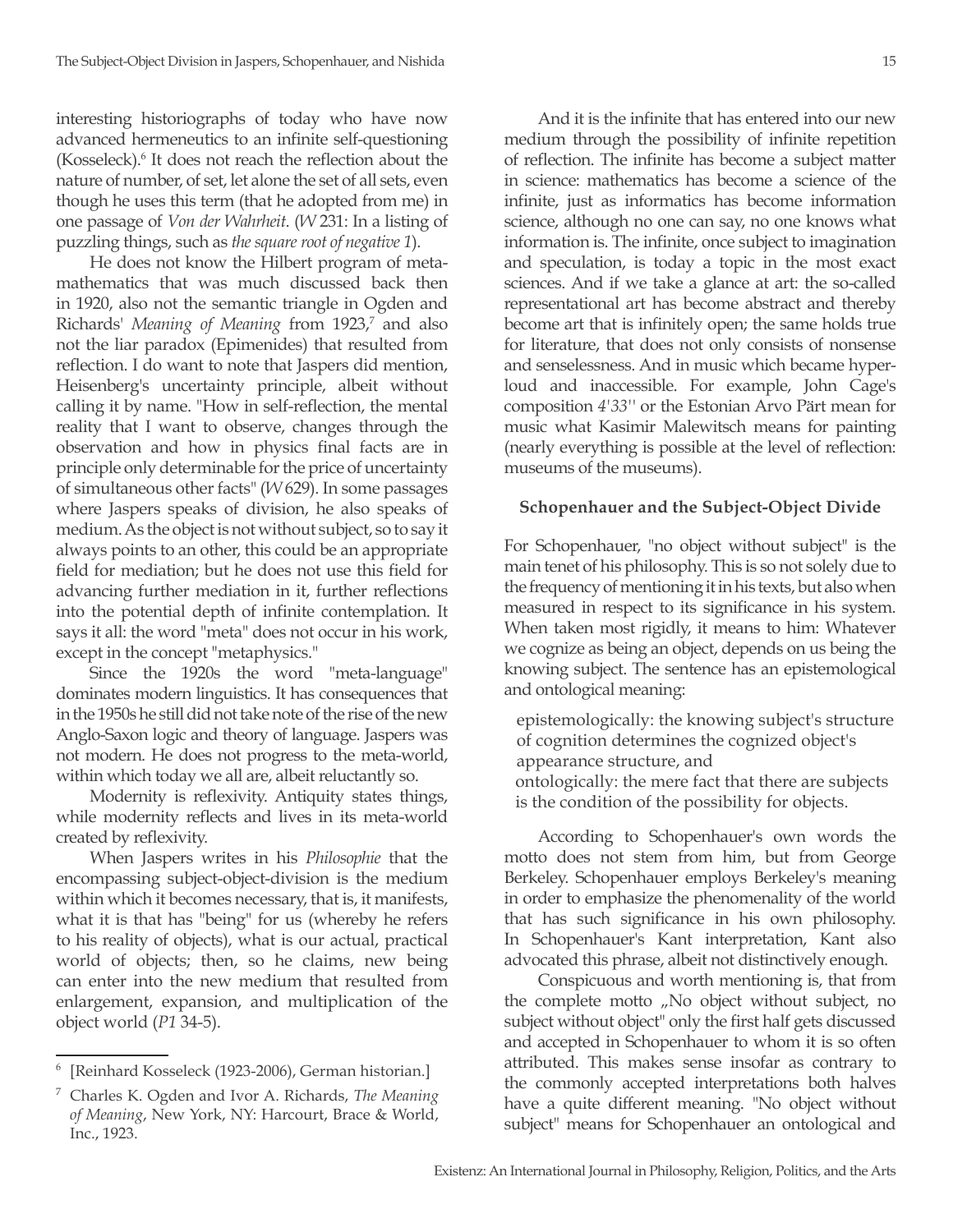epistemological dependency of the subject from the object, it means Berkeley, Kant, and idealism. "No subject without object" however signifies realism and science, albeit invoked a lot less frequently, and when construed in an extreme manner this means: There is no nothing. (The subject would have to negate itself.)

I could not determine when these two mottos started to get used. Schopenhauer states, that it is a position of Berkeley that "the object without subject is nothing,<sup>18</sup> which is to say that the objective world exists only as our presentation of it.

Schopenhauer also does not speak about the subject–object division, but rather, at any rate in several passages, about the disaggregation (*Zerfallen*) of our consciousness into subject and object.<sup>9</sup> In the renowned dissertation on the fourfold root of the principle of sufficient reason, it is stated in §16, "Our cognizing consciousness, appearing as outer and inner sensibility, as understanding and reason, divides into subject and object and comprises nothing else."10 That is the simplest ontology that can be thought of. There is the subject, the object, and nothing apart from it. And after having named the substances, Schopenhauer also names their functions: "To be object for the subject and to be our representation are the same" (*FRP* 30). At first this appears to be symmetrical: All objects are presentations and all presentations are objects. Yet when taking a closer look we notice that the text says something different and turns out to be asymmetrical. It means: The objects are presentations of the subject, but it does not mean: the subject is a presentation of the object. In the motto, "No object without subject, no subject without object," this asymmetry is concealed.

In the analysis of the meaning of the two passages in the further text the difference becomes apparent. For the second and decisive sentence in Schopenhauer's epistemology states that the subject cannot cognize itself. Hence the subject cannot become an object of cognition. The subject solely knows its seemingly objective world. Yet by putting the focus on itself, it discovers its self-limitation that is in no way less fundamental, and, Schopenhauer thereby finds himself on the selfsame track as Kant, namely, the knowing self is itself only an appearance (deceiving itself). Just as the object belongs to the phenomenal world so does the subject. "The body is given in two entirely different ways to the subject of knowledge, who becomes an individual only through his identity with it."11 Its function is the cognition of the object, not the cognition of the subject. What holds true for the knowing of the objects does not hold true for the knowing of the subject. The subject has only the function of knowing, and does not have the function to be known. (The phenomenal self-knowledge of phenomenality is a contradiction in its own terms.) Thought and its categories ought not be applied to itself. Reflection (that is, the subject cognizing the subject) gets eliminated. "Like an eye, which sees everything except itself" (*FRP* 148).

For adherers and admirers of the Jaspersian logic of the encompassing it is very interesting that in one of the Schopenhauerian rationales of disallowing the self-application of cognition (to cognition) we are told, that for the whole is not valid what is valid for its parts (*FRP* 150).

What Kant designated to be an inner sense that was intended to be the counterpart to the external sensory perceptions has not advanced a deep understanding—academic psychology went its own ways that were not the fruit of the Kantian inner sense—also Kant's reflection upon the I was not seminal. The abysmal appearance-character of the subject impeded any kind of acquisition of further knowledge. Not solely in philosophy does the subject have a bad reputation.

As we know from his doctoral dissertation, Schopenhauer's principle for the explanation of the sufficient reason has merely four roots. If there were a fifth root, it would lead back to the reflection and to the reflection of the reflection. The Kantian thing

<sup>8</sup> Arthur Schopenhauer, "Gestrichene Stellen: Die Welt als Wille und Vorstellung, 1. Band (1819)," in *Sämtliche Werke, Vol. 7*, ed. Arthur Hübscher, Wiesbaden, GER: Eberhard Brockhaus Verlag 1950, pp. 95-113, here p. 97.

<sup>9</sup> Arthur Schopenhauer, "Ueber die vierfache Wurzel des Satzes vom zureichenden Grunde (1813)," in *Arthur Schopenhauer Sämtliche Werke, Vol. 7*, ed. Arthur Hübscher, Wiesbaden, GER: Eberhard Brockhaus Verlag 1950, pp. 1-94, here pp. 18-20. [Henceforth cited as *VWG*]

<sup>10</sup> Arthur Schopenhauer, "On the Fourfold Root of the Principle of Sufficient Reason," in *On the Fourfold Root of the Principle of Sufficient Reason and Other Writings*, transl. and eds. David E. Cartwright, Edward E. Erdmann, and Christopher Janaway, New York, NY: Cambridge University Press 2012, pp. 1-197, here p. 30. [Henceforth cited as *FRP*]

<sup>11</sup> Arthur Schopenhauer, *The World as Will and Idea, Vol. 1*, transl. Richard B. Haldane and J. Kemp, London, GB: Routledge & Kegan Paul 1957, p. 129.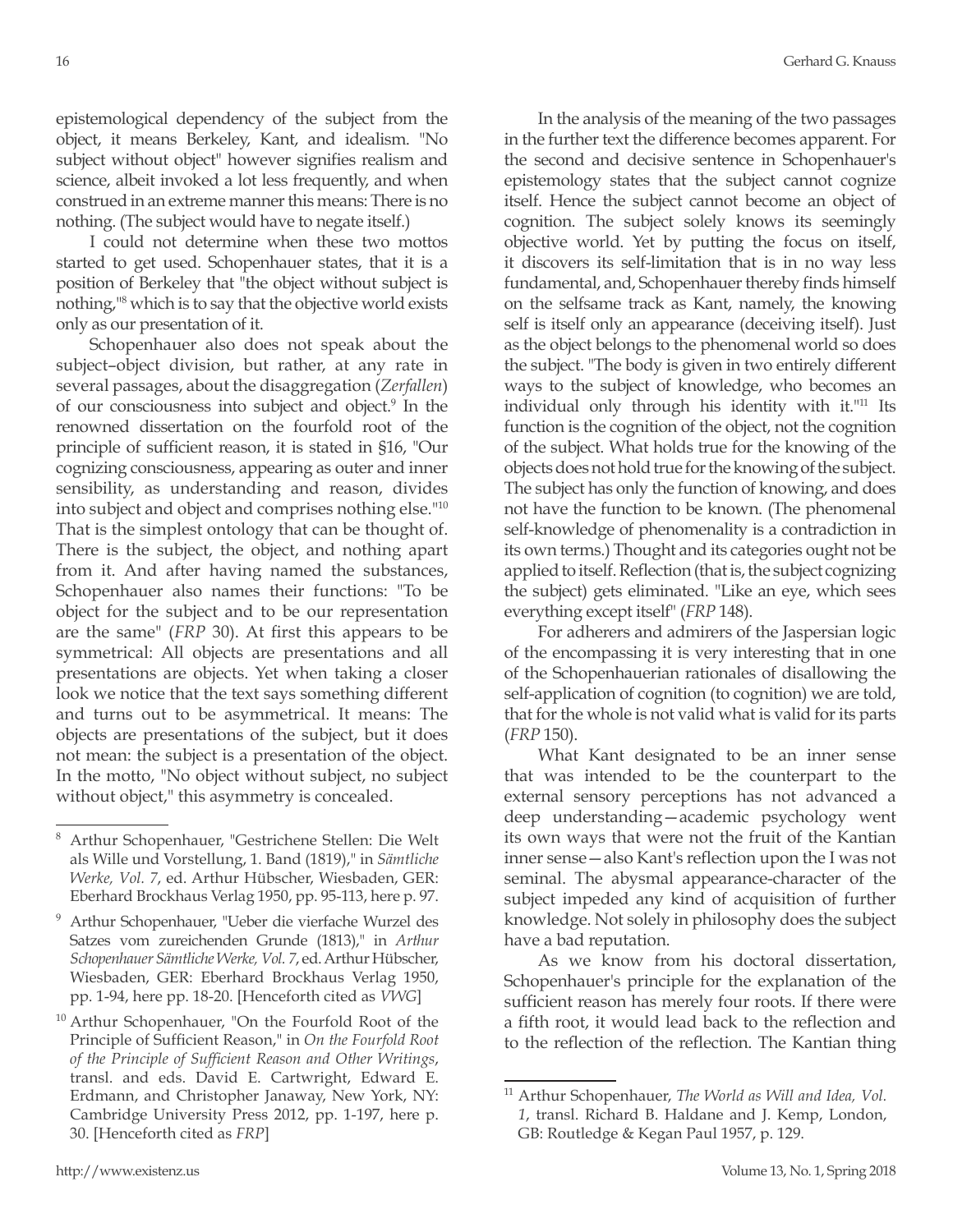in itself and Schopenhauer's "will that wants itself" have instead become obstructive boundaries to knowledge that were never taken seriously. After all, Schopenhauer entertains in earnest the thought of a fifth root. In §33 of the writing on the fourfold root he speaks about "representations of representations, quasi of a higher power" (*VWG* 55).

Similarly as in Kant the intelligible character, that is, what is brought to appearance by a person, is neither knowable nor can it be questioned, so is the coming about of the appearance not a conceivable subject of knowledge.

That one can think beyond this factuality of the limited functions of cognition, Kant himself reminds us in his *Critique of Pure Reason*:

But why our understanding has this peculiarity, that it a priori brings about unity of apperception only by means of the categories, and only by just this kind and number of them—for this no further reason can be given, just as no reason can be given as to why we have just these and no other functions in judging, or why time and space are the only forms of our possible intuition.<sup>12</sup>

Therefore, what is without a compelling reason could also have been different. In place of things in themselves that are merely seemingly known, there could have been reflection, an infinite reflection.

## **Nishida and the Subject-Object Divide**

Kitarō Nishida (1870-1945) was and is still today perceived as Japan's most renowned philosopher. Already during his lifetime everyone talked of him, at least every philosopher did so. His oeuvre is available in a 12-volume edition; respectively it is unavailable, as in translation it can only partially be obtained.

The first attempts of translation into German we owe Robert Schinzinger, who translated writings related to intellectual intuition that were published in 1943.13

In the 1950s when I had been teaching in Japan at Sendai University and at the University of Tokyo, the entire world already spoke of him, just as it spoke of Jaspers and Heidegger. But no one had read him, as there had been no single line in translation yet.

Since 2001 Nishida's *Zen no kenkyû*, which is considered to be a major work, is available in German translation by Peter Pörtner.<sup>14</sup>

For our present topic will be used the chapters "Pure Experience," "Thinking," "Will," and "Intellectual Intuition."

Undoubtedly Nishida adopted these concepts from occidental thought. His entire oeuvre is an interaction between Western and Chinese thinkers. In *Zen no kenkyû* he does not cite any of the Japanese thinkers. He belonged to the new Tetsugaku School in Kyoto, whereby one needs to know that philosophy in Japan has been called "Tetsukagu" only since the second half of the nineteenth century. Most certainly he did not adopt the concept "pure experience" from the Marburg School, but rather from the Americans, from William James, whom he cites often (IG 10, 13, 33, 52). His fundamental ontological intuition is: *Esse est percipii*  (*IG* 44). Jaspers he does not know.

Nishida loves the German mystics and quotes Jacob Böhme, "the God prior to revelation—an objectless will—reflects on Godself, that is, makes Godself a mirror; therefore subjectivity and objectivity are separated and God and the world develop" (*IG* 169). Instead of the sentence, "no subject without object, no object without subject," Nishida writes, "just as there is no world without God, there is no God without the world" (*IG* 168).

Even though Nishida thinks in a mystical mode and debates in a psychological mode, he relates everything to metaphysics. Up to this point philosophy stood on the fundament of the factual sciences, yet he aimed to build it on the fundament of psychology. The philosophical epistemic value of mathematics he holds in high regard, and he values especially Luitzen Brouwer's intuitionism.15

Nishida does not think in nihilistic terms, as to him there is a reality that is experienced in "pure experience" (*IG* 167) and the universe "is established according to

<sup>12</sup> Cited in *VWG* 19-20. Translation by Werner S. Pluhar in Immanuel Kant, *Critique of Pure Reason*, Indianapolis, IN: Hackett Publishing Co. 1996, p. 187.

<sup>13</sup> Kitarō Nishida, *Die intelligible Welt. Drei philosophische Abhandlungen*, transl. and intr. Robert Schinzinger, Berlin, GER: De Gruyter & Co, 1943.

<sup>14</sup> Kitaro Nishida, *Über das Gute: Eine Philosophie der Reinen Erfahrung*, transl. Peter Pörtner, Frankfurt/ Main: GER: Insel Verlag, 2001. All quotations are taken from the English translation: Kitaro Nishida, *An Inquiry into the Good*, transl. Masao Abe and Christopher Ives, New Haven, CT: Yale University Press, 1990. [Henceforth cited as *IG*]

<sup>15</sup> [Luitzen Egbertus Jan Brouwer (1881-1966), Dutch mathematician and philosopher.]